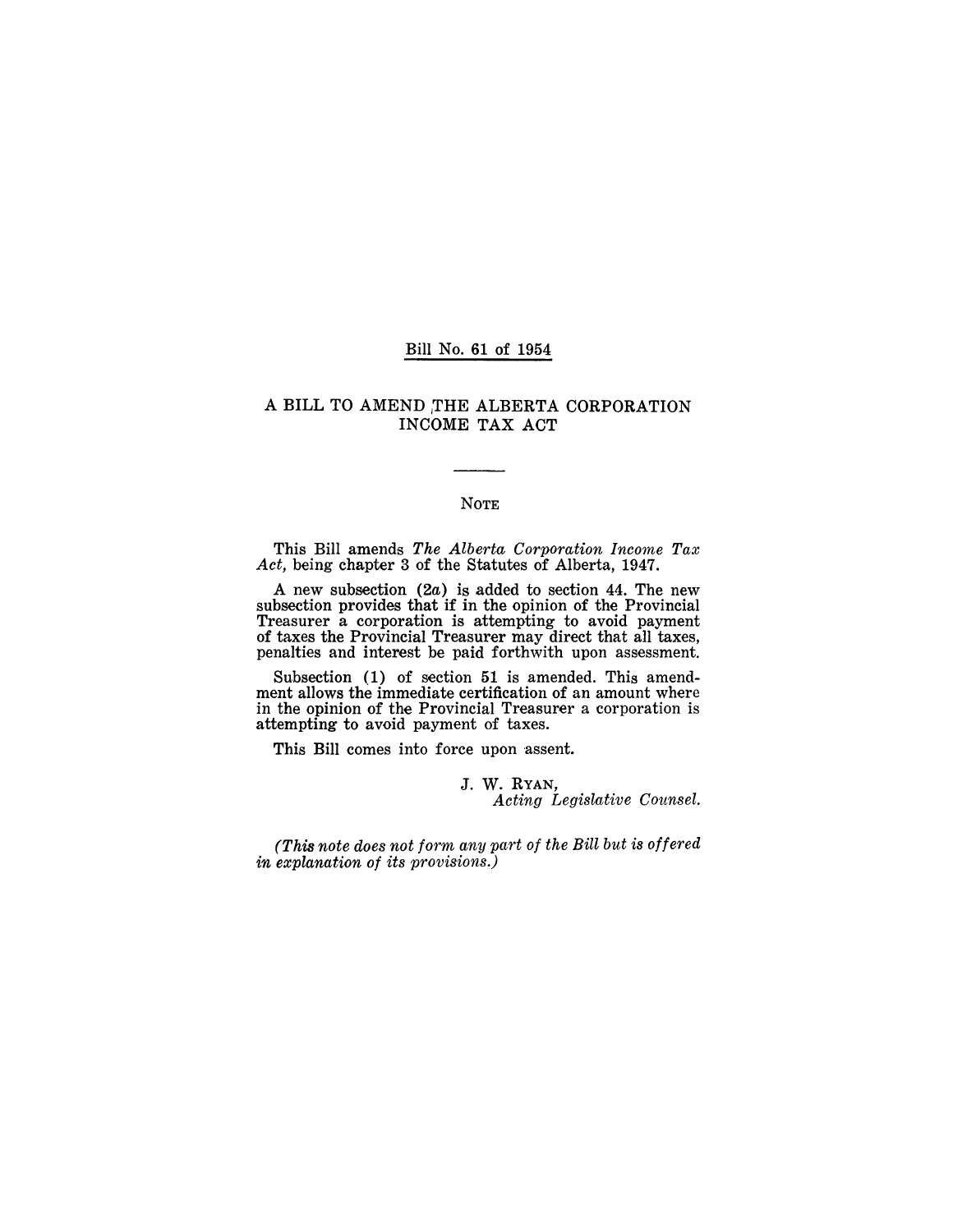## **BILL**

#### No. 61 of 1954

An Act to amend The Alberta Corporation Income Tax Act

#### *(Assented to* , 1954)

HER MAJESTY, by and with the advice and consent of the Legislative Assembly of the Province of Alberta, enacts as follows:

*1. The Alberta Corporation Income Tax Act,* being chapter 3 of the Statutes of Alberta, 1947, is hereby amended.

2. Section 44 is amended by adding immediately after Section 44 subsection  $(2)$  the following new subsection:

" $(2a)$  Where, in the opinion of the Provincial Treasurer, a corporation is attempting to avoid payment of taxes, the Provincial Treasurer may direct that all taxes, penalties and interest be paid forthwith upon assessment.".

3. (1) Section 51 is amended by striking out sub- $\frac{\text{Section 51}}{\text{amended}}$ section  $(1)$  and by substituting the following:

"51. (1) An amount payable under this Act that has Certificate not been paid or such part of an amount payable under this Act as has not been paid may be certified by the Provincial Treasurer

- " $(a)$  where there has been a direction by the Provincial Treasurer under subsection (2a) of section 44, forthwith after such direction, and
- $H(b)$  otherwise, upon the expiration of thirty days after the default.".

(2) This section is applicable from the coming into force of this Act to all amounts payable under *The Alberta Corporation Income Tax Act.* 

4. This Act comes into force on the day upon which it  $\frac{\text{Coming into}}{\text{force}}$ is assented to.